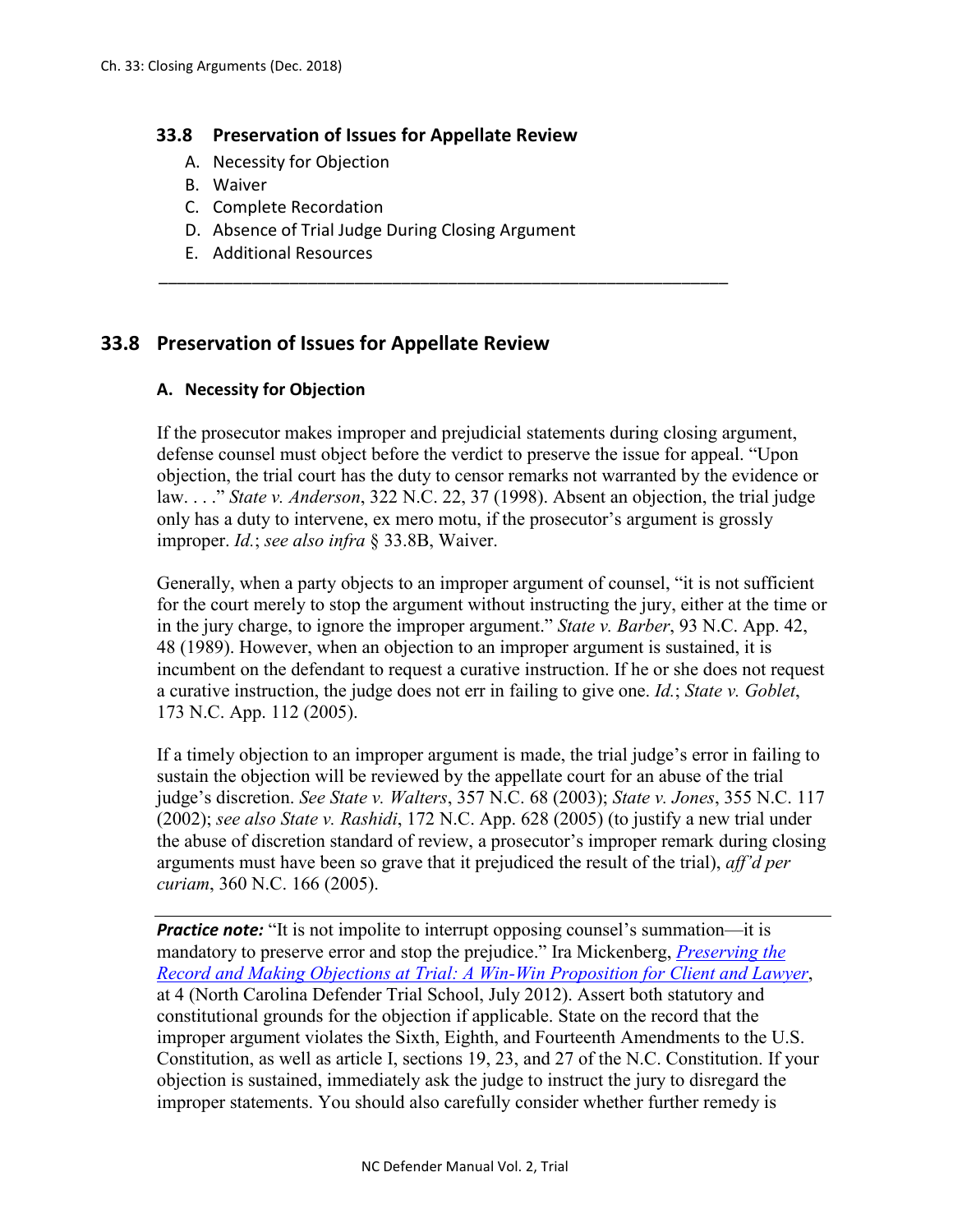necessary or whether it would serve to draw further negative attention to the comments. If you decide that the prejudice resulting from a prosecutor's improper argument was severe and in need of further remedy, you may ask the judge to:

- admonish the prosecutor to refrain from that line of argument;
- require the prosecutor to retract the improper argument;
- repeat the curative instruction during the jury charge; or
- grant a mistrial.

*See State v. Jones*, 355 N.C. 117, 129 (2002) (it is incumbent on trial judge to vigilantly monitor closing arguments, "to intervene as warranted, to entertain objections, and to impose any remedies pertaining to those objections"); *Wilcox v. Glover Motors, Inc.*, 269 N.C. 473 (1967) (listing several methods by which a trial judge, in his or her discretion, may correct an improper argument).

#### **B. Waiver**

Failure to timely object to the prosecutor's argument constitutes a waiver of the alleged error. In the absence of an objection, appellate courts will review the prosecutor's argument to determine "'whether it was so grossly improper that the trial court abused its discretion in failing to intervene *ex mero motu* to correct the error.'" *State v. Taylor*, 337 N.C. 597, 613 (1994) (quoting *State v. Allen*, 323 N.C. 208, 226 (1988), *vacated on other grounds*, 494 U.S. 1021 (1990)).

To establish an abuse of discretion in this context, the defendant must show that the prosecutor's comments "'so infected the trial with unfairness as to make the resulting conviction a denial of due process.'" *State v. Rose*, 339 N.C. 172, 202 (1994) (citations omitted) (internal quotation marks omitted). This is a much more stringent standard of review than is applied to preserved errors so it is critically important for appellate purposes to timely object to improper statements made by the prosecutor and to request curative instructions if the objection is sustained.

#### **C. Complete Recordation**

**Requirement for and timing of motion.** Pursuant to G.S. 15A-1241(a)(2), trial judges are not required to order the court reporter to record opening statements and closing arguments. However, on the motion of any party (or on the judge's own motion), these proceedings **must** be recorded. G.S. 15A-1241(b). "The motion for recordation of jury arguments must be made before the commencement of any argument and if one argument is recorded all must be." *Id.*

If a party suggests during an unrecorded argument that an improper statement has been made, the judge has the discretion to require that the rest of the argument be recorded. G.S. 15A-1241(b).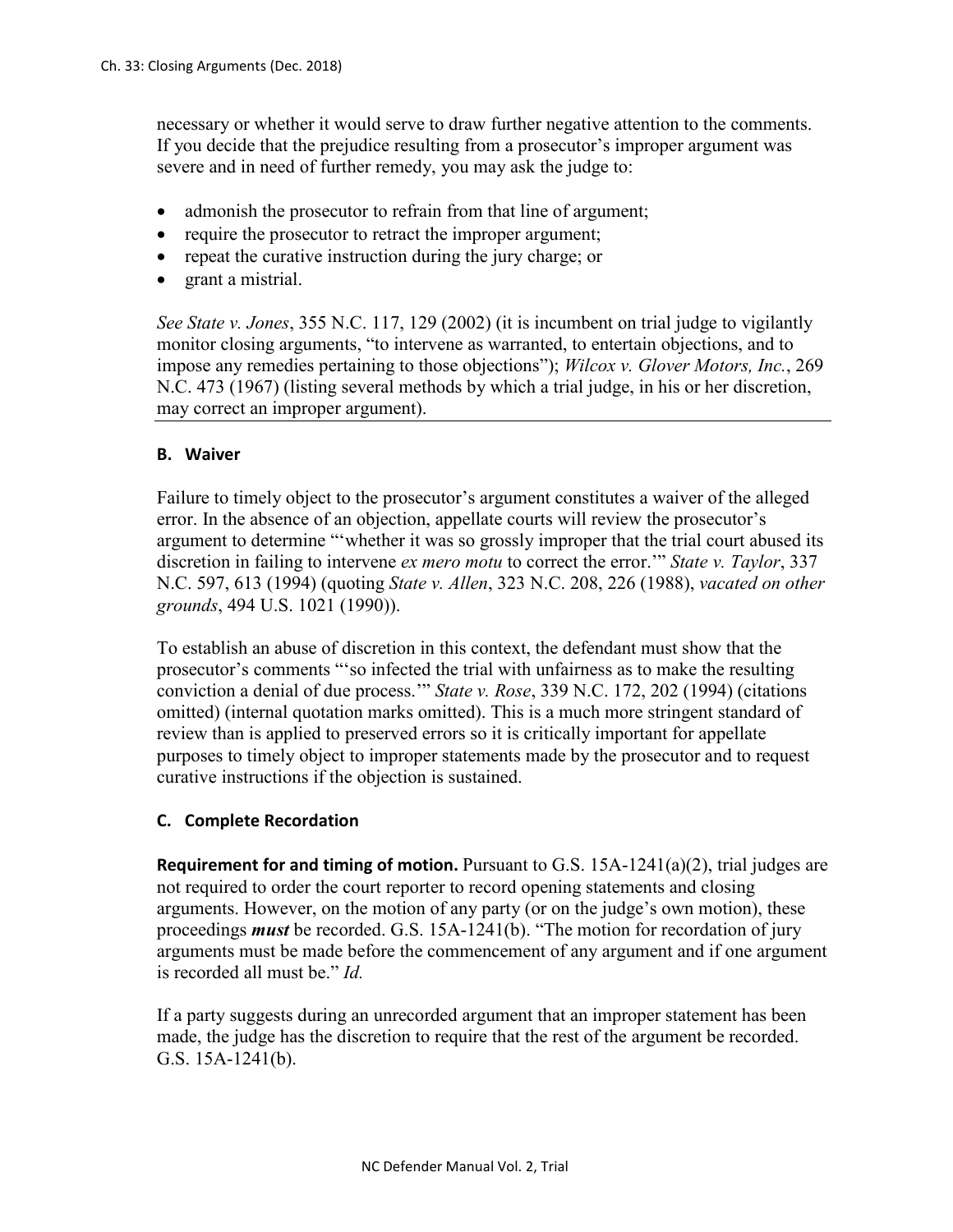Sample Motions for Complete Recordation, with or without supporting grounds, can be found on the Office of Indigent Defense Services website in the ["Adult Criminal](https://www.ncids.org/adult-criminal-cases/adult-criminal-motions/)  [Motions"](https://www.ncids.org/adult-criminal-cases/adult-criminal-motions/) (indexed under the "Juries" heading). While counsel need not state any grounds to obtain complete recordation, doing so may help the trial judge understand its importance. These motions cover not only jury arguments but also pretrial hearings, jury selection in noncapital cases, motions hearings, and bench conferences since those proceedings are also exempt from mandatory recordation under G.S. 15A-1241(a) unless a request for recordation is made.

**Reconstruction of record.** If an objection is made to an unrecorded statement or other conduct in the presence of the jury, on motion of either party the trial judge "must reconstruct for the record, as accurately as possible, the matter to which objection was made." G.S. 15A-1241(c); *see also State v. Foster*, 236 N.C. App. 607 (2014). Where a defendant does not undertake the efforts necessary to reconstruct the record with regard to improper statements made by the prosecutor during closing argument, appellate courts will decline review. *See State v. Spellman*, 167 N.C. App. 374 (2004); *State v. Ussery*, 106 N.C. App. 371 (1992).

**Practice note:** The appellate courts have never held that it is ineffective assistance of counsel per se for defense counsel to fail to request complete recordation. *See, e.g., State v. Hardison*, 326 N.C. 646 (1990) (defendant cannot show ineffective assistance of counsel where there are no specific allegations of prejudice and no attempt to reconstruct the record); *State v. Verrier*, 173 N.C. App. 123, 130 (2005) (denying defendant's request to adopt "a per se rule granting a new trial where counsel neither requests nor the trial court requires that the entire trial, jury selection, arguments of counsel and bench conferences" be recorded). Still, *there is no good reason not to make the request.* Opening statements and closing arguments are often fertile ground for appellate issues. You must protect the rights of your client even if it means irritating the judge or court reporter, who may not feel that complete recordation is necessary. Complete recordation will obviate the need for reconstruction of the transcript in the event that improper statements are made and will greatly facilitate appellate review. It may also inhibit prosecutors from "push[ing] the envelope" during closing argument. *See State v. Jones*, 355 N.C. 117, 127 (2002). If, however, you have failed to request complete recordation and an issue arises regarding an improper statement made by the prosecutor or a defense argument that was improperly prohibited, you must take steps to immediately ensure that the record is accurately reconstructed or the court will likely not be able to evaluate the issue on appeal. *See State v. McGill*, 217 N.C. App. 401 (2011) (unpublished) (stating that the court was unable to assess the impact that a defense jury argument would have had if permitted by the trial judge because closing arguments were not recorded and counsel did not attempt to reconstruct them).

#### **D. Absence of Trial Judge During Closing Argument**

For a discussion addressing the absence of the trial judge during closing argument (and other parts of the trial, such as jury voir dire), see *supra* § 22.1D, Absence of Trial Judge During Proceedings.